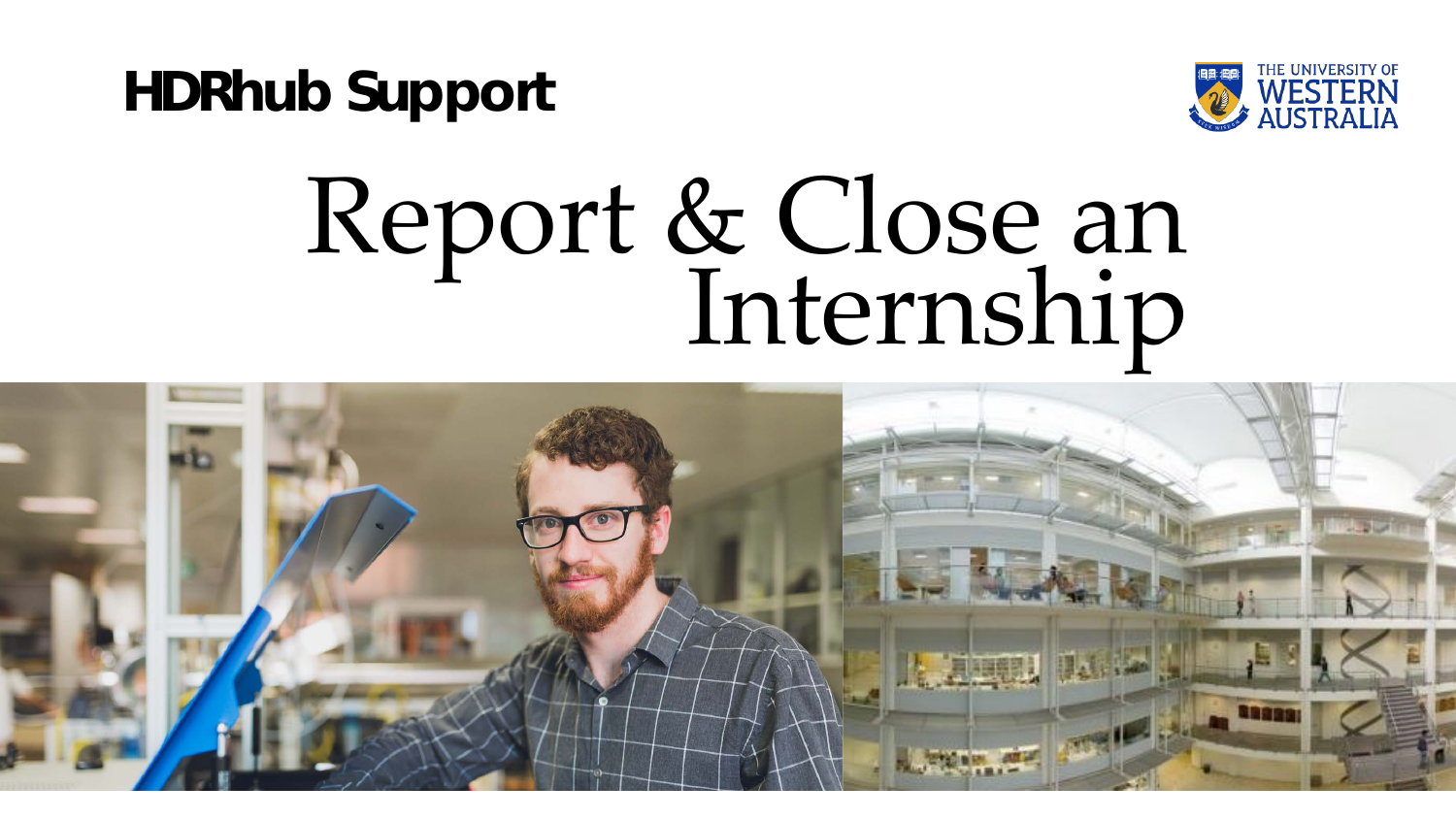## Recording a<br>Completed Internsh

As you near the conclusion of the internship you need to work on the reports and reflections and time evidence with the REU organisation. HDRhub will prompt you to submit your final reports by uploading the appropriate documents to the system. The GRS will review your reports and may request more information if you have not uploaded all the required parts. Once approved the GRS will close off the internship and complete the administrative tasks to return you to your previous PhD candidature.

Also update your Development profile and Training Plan in HDRhub and ensure that all your documents are in your log. Keeping this up to date will serve you well in the future as a record of your progress and activities during your candidature. It can be downloaded as a record anytime and can be used to inform your subsequent training plans as you move through your researcher training and development. It also is useful to update your CV for future employment opportunities.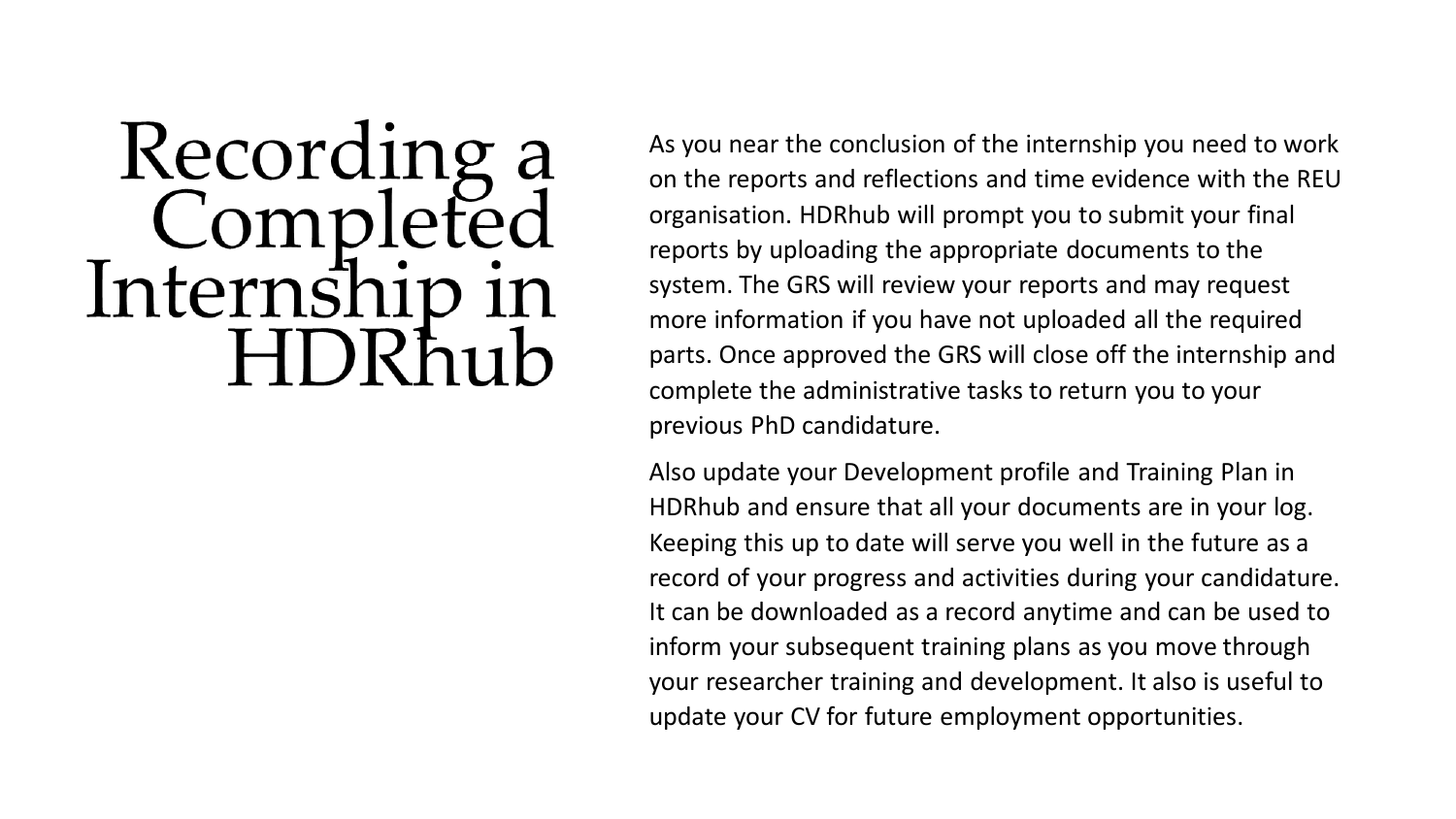## Internship already completed

Click on Research End User Engagement tab on the Right Hand side of the screen. Start application to progress.

| Edit Application form: Apply for REUE: Research end<br>user engagement - Mr                                            |                             |
|------------------------------------------------------------------------------------------------------------------------|-----------------------------|
|                                                                                                                        | Application form<br>Confirm |
| <b>Engagement</b> REUE Details Evidence                                                                                |                             |
| Are you currently undertaking, or, have you already completed an Internship or<br>other Research End User Engagement?* |                             |
| O Yes<br>Na                                                                                                            |                             |
| Save and continue<br>Save for later                                                                                    |                             |
| <b>REUE</b> Details<br><b>Engagement</b><br>Evidence                                                                   |                             |

Follow the prompts and complete all fields.

Tip: Check the REU partner website for the ABN or visit [ABN Look up.](https://abr.business.gov.au/) Ensure the REU partner's location match as organisations may have more than one business entity. The name of the Research End User Engagement will turn green if known by HDRhub. If not you need to enter the name again in the 2<sup>nd</sup> field.

If you're unsure, then save for later and complete your details.

| 05 Apr 2022               | Start date of REUE activity *                                                                                  |
|---------------------------|----------------------------------------------------------------------------------------------------------------|
|                           |                                                                                                                |
|                           | End date of REUE activity *                                                                                    |
| 30 May 2022               |                                                                                                                |
|                           | Name of proposed programme (if known)                                                                          |
|                           | eg: APR Intern, Forage, IPREP, Practera, direct individual arrangement, McCusker, other                        |
| <b>IPREP</b>              |                                                                                                                |
|                           |                                                                                                                |
| Type of activity          | eg: internahip, work-integrated learning, placement                                                            |
| internship                |                                                                                                                |
|                           |                                                                                                                |
| Name of the organization  |                                                                                                                |
| <b>Explorer</b>           | Start typing to find and select the REU organisation, if it is not listed then complete the details            |
|                           | Centre for Entrepreneurial Research and Innovation                                                             |
|                           | If the name of the organisation does not appear above, please complete the following                           |
| ficios.                   |                                                                                                                |
|                           |                                                                                                                |
| Organisation's name       |                                                                                                                |
|                           | Please do not abbreviate the company/organisation's name.                                                      |
|                           | Centre for Entrepreneurial Research and Innovation                                                             |
| Organisation's address    |                                                                                                                |
|                           | Level 1/22 Stirling Hwy, Nedlands WA 6009                                                                      |
|                           |                                                                                                                |
| <b>Organisation's ABN</b> | Enter N/A if an international organisation.                                                                    |
|                           |                                                                                                                |
|                           |                                                                                                                |
| 9387492783498             |                                                                                                                |
|                           | Supervisor's name at the organisation *                                                                        |
| Emajinare Supervisor      |                                                                                                                |
|                           | Indicate the approximate days or hours per week attending the activity.                                        |
|                           | Indicate an overall average for the entire internahip if the attendance will vary from week to week.           |
| 2                         | day v                                                                                                          |
|                           |                                                                                                                |
|                           | Indicate the total number of agreed days or hours attending the activity.                                      |
|                           | This can be adjusted when the activity has been confirmed.                                                     |
| 60                        | $\frac{1}{2}$ and $\frac{1}{2}$                                                                                |
| Reason*                   |                                                                                                                |
|                           | Provide a description of the intended scope of work and the extent to which it is related to your              |
|                           | project. Indicate how your attendance will be recorded to fulfil the agreed total number of days.              |
|                           | Directly related to my research topic and provided me<br>with industry experience and networking opportunities |
| by my sunomylson.         | with completion of a small project. This was supported                                                         |
|                           |                                                                                                                |
| Save and continue         | Zave for later                                                                                                 |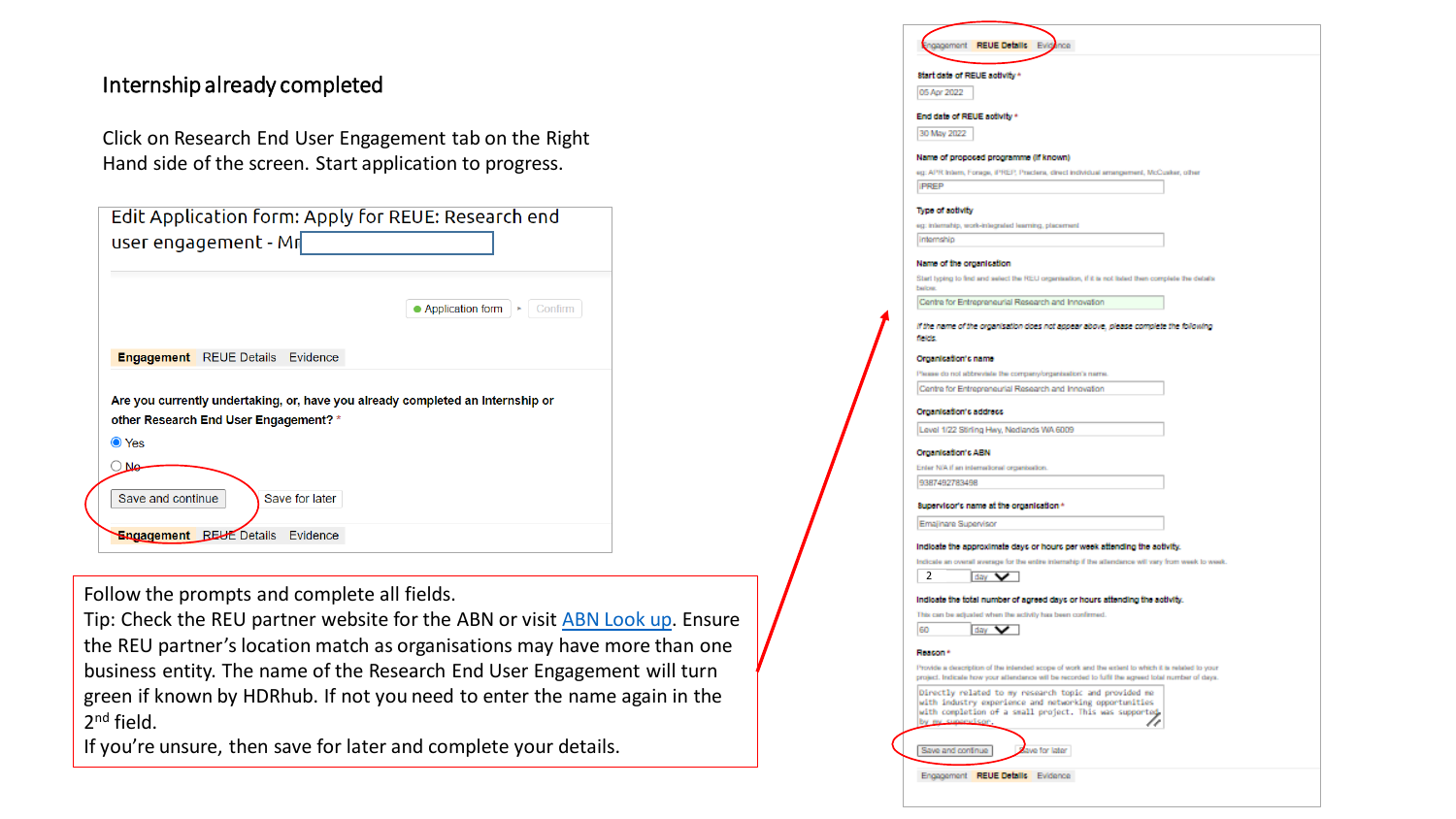